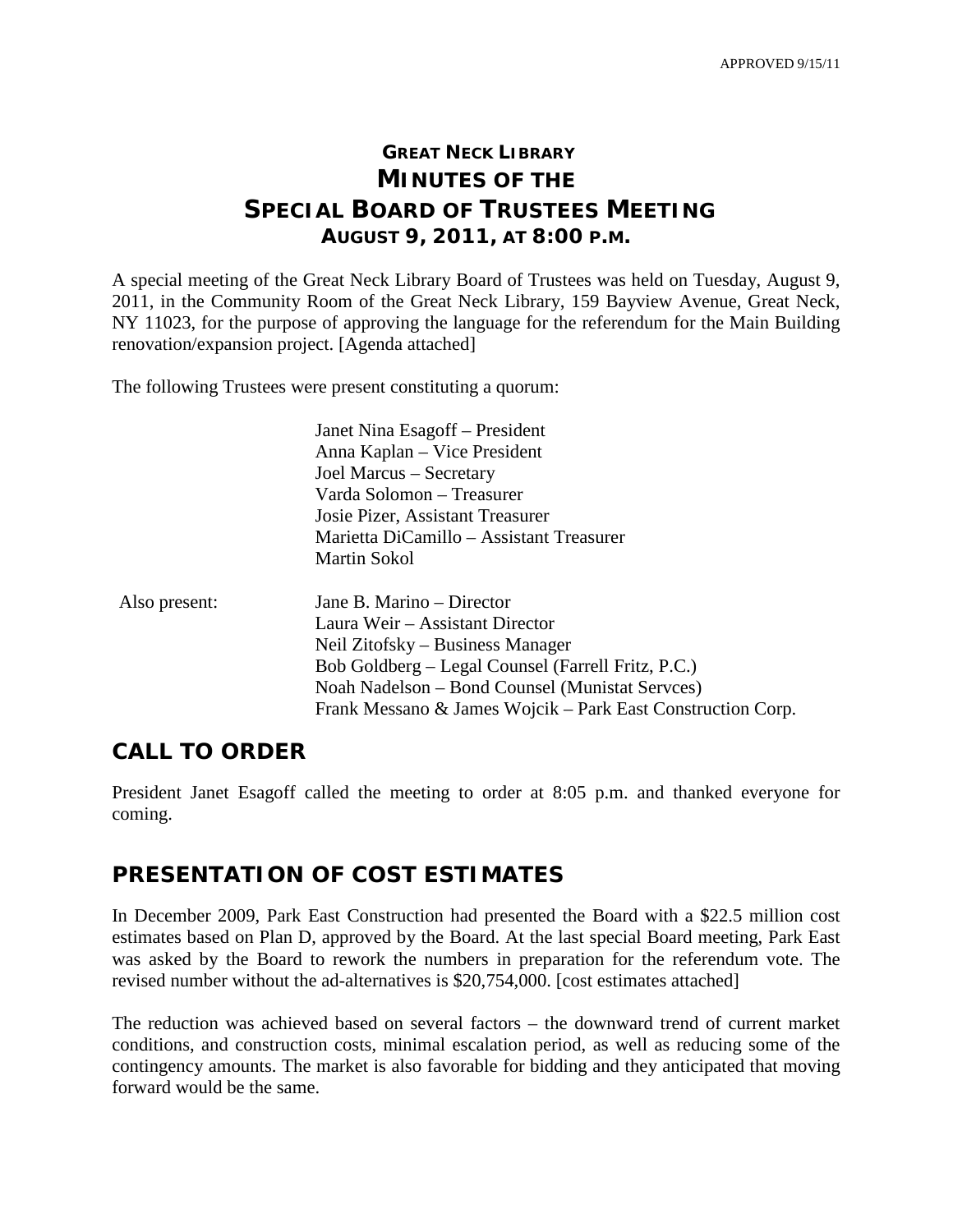Built in the budget is a 10% contingency  $-5\%$  for design and 5% for construction for unforeseen conditions and also an additional 3% for inflation. The contingency was reduced from 15% to 10% as a result of inflation and construction costs coming down. Expenditure for the project cannot exceed the bond vote, and the design drawings will keep the budget in check.

\_\_\_\_\_\_\_\_\_\_\_\_\_\_\_\_\_\_\_\_\_\_\_\_\_\_\_\_\_\_\_\_\_\_\_\_\_\_\_\_\_\_\_\_\_\_\_\_\_\_\_\_\_\_\_\_\_\_\_\_\_\_\_\_\_\_\_\_\_\_\_\_\_\_\_\_\_\_\_\_\_\_\_\_\_\_\_\_\_\_\_\_\_

The Director informed the Board that Dattner would have preferred a 7% instead of a 5% contingency for the design aspect for unknown elements. Park East still felt that 5% was adequate. The Board did not take any action on this.

There were no changes in the soft costs which are part of the project and are reimbursable once the Library starts drawing down on the bond proceeds. The Board can choose not to be reimbursed from the proceeds and this would reduce the amount of the bond.

The project will be Leed Certified. Once the referendum passes, the level of Leed Certification – platinum the highest, gold, and silver being the lowest – will be determined and the kind used will affect the overall cost of the project.

Trustee DiCamillo stated that she had written to the Building Commissioner Mike Levine who informed her that the site plan approval was contingent on the building having a certain kind of glass to reduce bird strikes, and that the Library continue to work with the Fire Department on modifying some of the turning isles and horizontal clearances in the parking lot and also to put in a hydrant.

Park East stated that if a hydrant already exists on the property, it will be a lot cheaper to install the additional hydrant. The installation price for the additional hydrant will be emailed to the Director. There is money in the budget to cover this expense.

The Director in response stated that she received a transcript of the Minutes of the Site Plan Approval. The Town asked for the site to be compliant with fire regulations as specified by the Fire Chief who was present at the Hearing. Since then, RMS Engineering has redrawn the site plan showing the reduced size of the island, the fire zone, and location of the additional fire hydrant on the south west corner of the property. The plans will be submitted to the Town Building Department. She also clarified that the glass to prevent bird strikes was not one of the contingencies.

Mention was made of different kinds of glass – one being ornilux, a spider web design glass which has a special UV coating that is invisible to people but easy for the birds to see. The construction manager stated that money is in the budget for some kind of glass that the architect will come up with.

The Board does not rule out a sloped floor for the Community Room which would cost approximately \$60,000. Although not in the budget now, this along with other items will be considered later in design phase two. Adding a sloped floor would not change the ceiling height but it will be a matter of digging down maybe approximately five feet.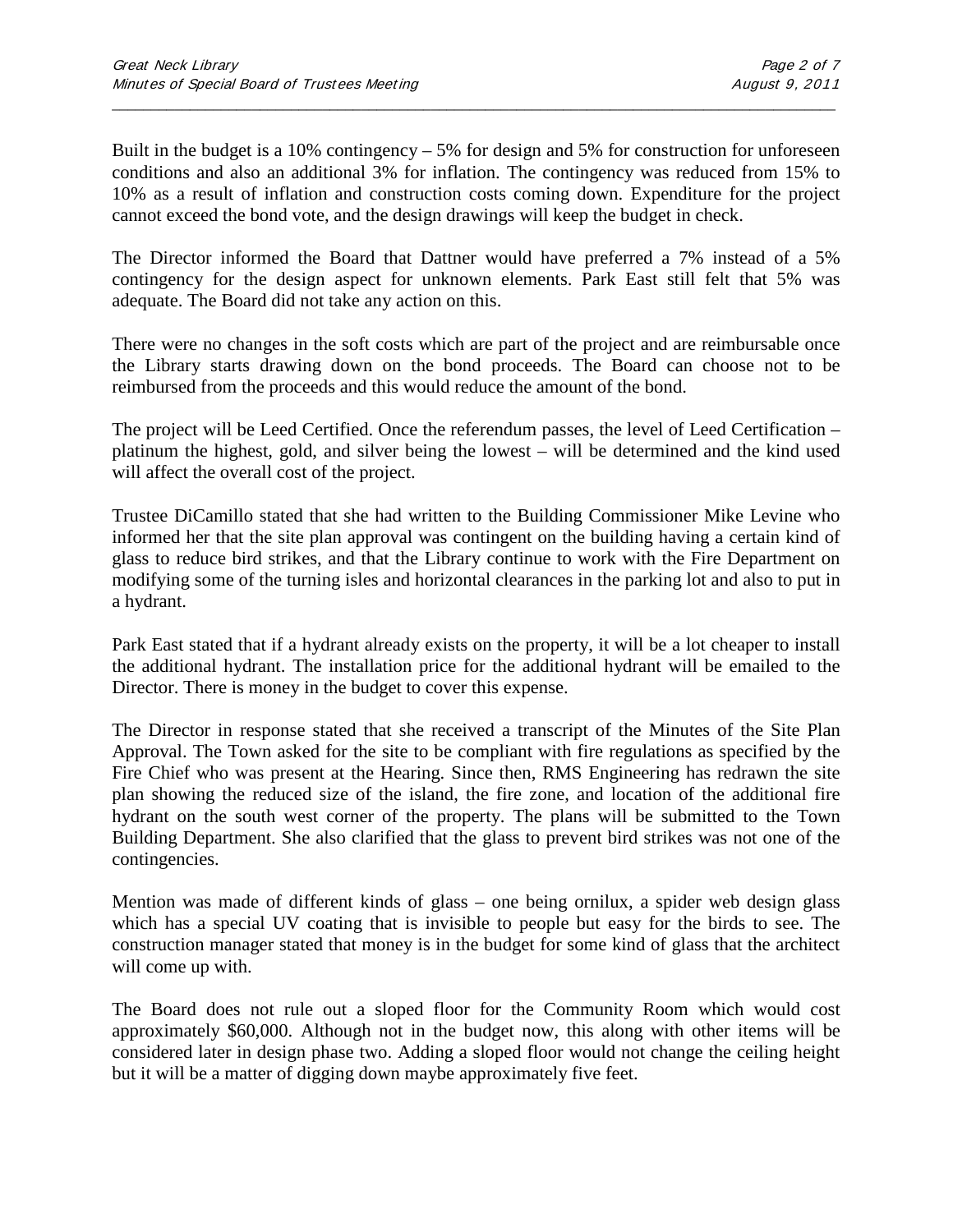After a lengthy discussion, the Board moved on to the ad-alternatives to be included in the bond vote. To move the discussion along, President Esagoff took a poll to eliminate any of the adalternatives the Trustees were not interested in. Any ad-alternative, that had more than one Trustee who indicated interest in it, would be discussed further and voted on.

\_\_\_\_\_\_\_\_\_\_\_\_\_\_\_\_\_\_\_\_\_\_\_\_\_\_\_\_\_\_\_\_\_\_\_\_\_\_\_\_\_\_\_\_\_\_\_\_\_\_\_\_\_\_\_\_\_\_\_\_\_\_\_\_\_\_\_\_\_\_\_\_\_\_\_\_\_\_\_\_\_\_\_\_\_\_\_\_\_\_\_\_\_

#### AD-ALTERNATIVES POLL

#### **Ad-alternate 2 – Sub Grade retention tank for roof irrigation** (\$79,920)

Rain water collected from the roof drainage and stored in tank would be used for irrigation on site as well as the green roof instead of using water from the Town. This qualifies for points towards Leed Certification. The Library water bill is currently under \$7,000 annually. *In Favor – Trustee DiCamillo. (Ad-Alternative 2 eliminated)*

#### **Ad-alternate 3 – 4" Extensive green roof** (\$298,368)

*In Favor – Trustee DiCamillo (Ad-Alternative 3 eliminated)*

#### **Ad-alternate 4 – HVAC Outdoor cooling tower**

This was not an option as the cooling tower must be in place before the start of next summer.

#### **Ad-alternate 5 – HVAC open loop Geo Thermal System** (\$1,123,084)

Carol Frank of the Great Neck Record apprised the Board that the Great Neck Water Authority North does not allow geo-thermal cooling in this area to protect the aquifer. This was eliminated.

#### **Ad-alternate 6 – Solar panels**

*In Favor – DiCamillo, Marcus, Pizer, Solomon*

#### **Ad-alternate 8 – Radiant slabs** *In Favor – DiCamillo, Esagoff, Kaplan, Marcus, Sokol*

**Ad-alternate 10 – Skylights** *In Favor – DiCamillo, Sokol* 

**Ad-alternate 11 – Helical pile** *In Favor – DiCamillo, Pizer, Marcus, Sokol* 

#### AD-ALTERNATIVES DISCUSSION & VOTE

## **Ad-alternate 4 – HVAC Outdoor cooling tower** ((\$485,657)

The outdoor cooling tower would give additional Leed points. The Director reported that the engineer from Dattner inspected the cooling tower and it was determined that the load-bearing is sufficient to install a 170-ton outdoor cooling tower on the roof in advance of next summer. It will be square, thinner and taller than the current one. Using the existing duct work and fans, the new cooling tower will be reusable in the new building.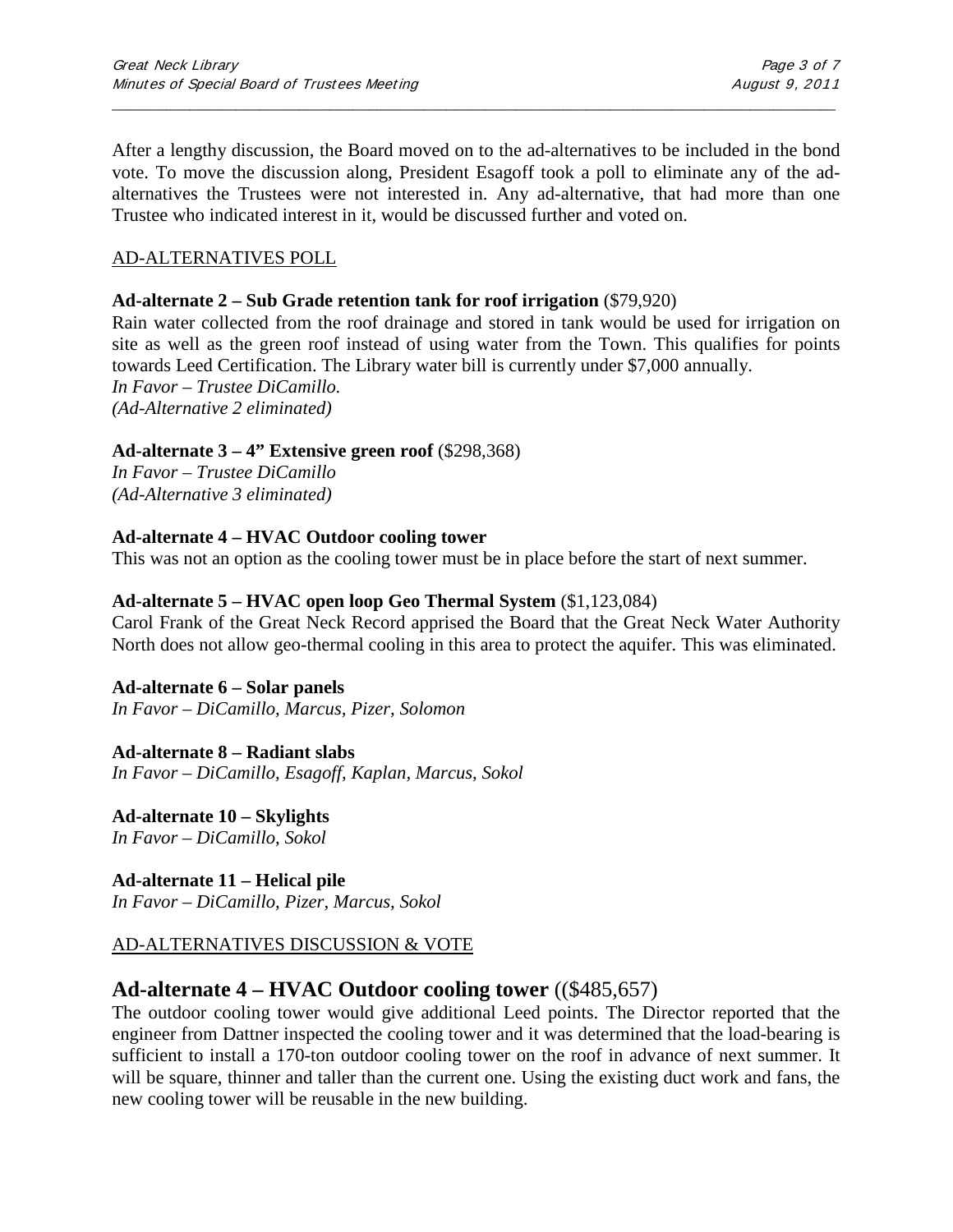Since the interior of the building will be gutted, this will not affect the cooling tower although a new roof will be installed. \$500,000 would be taken from the Main Building and Special Services fund for the cooling tower which would reduce the bond by that amount without seeking reimbursement from the bond proceeds.

\_\_\_\_\_\_\_\_\_\_\_\_\_\_\_\_\_\_\_\_\_\_\_\_\_\_\_\_\_\_\_\_\_\_\_\_\_\_\_\_\_\_\_\_\_\_\_\_\_\_\_\_\_\_\_\_\_\_\_\_\_\_\_\_\_\_\_\_\_\_\_\_\_\_\_\_\_\_\_\_\_\_\_\_\_\_\_\_\_\_\_\_\_

*Vote: Yes – 6 (Esagoff, Kaplan, Marcus, Pizer, Sokol, Solomon); Abstention – 1 (DiCamillo)*

## **Ad-alternate 6 – Solar panels** (\$90,576)

The pay-back on this is 15-20 years depending on the system and the rebate. There are many programs that LIPA offers. An example of South Country School District getting a \$1.7 million rebate for a project costing \$6 million was cited.

*Vote: Yes – 2 (Pizer, Solomon); No – 4 (Esagoff, Kaplan, Sokol, Marcus); Abstention – 1 (DiCamillo)*

*Recall Vote:* Yes – 5 (Marcus, Solomon, Sokol, Kaplan, Pizer); No – 1 (Esagoff); Abstention – 1 (DiCamillo)

### **Ad-alternate 8 – Radiant slabs** (\$121,159)

For the children's programming room floors

*Vote: Yes – 2 (Sokol, Marcus); No – 3 (Esagoff, Kaplan, Pizer); Abstention – 2 (DiCamillo, Solomon)*

*Recall Vote:* 5 (Kaplan, Sokol, Solomon, Marcus, Pizer); No – 1 (Esagoff,); Abstention – 1 (DiCamillo)

## **Ad-alternate 10 – Skylights** (\$186,480)

*Vote: Yes – 2 (Marcus, Solomon); No – 4 (Esagoff, Kaplan, Pizer, Sokol) Abstention – 1(DiCamillo)*

## **Ad-alternate 11 – Helical pile** (\$86,314)

One benefit is that it reduces noise level of drilling and works better since the property is close to the wetlands and cannot be encroached on.

*Vote: Yes 3 (Marcus, Solomon, Sokol); No – 3 (Esagoff, Kaplan, Pizer); Abstention – 1(DiCamillo)*

*Recall Vote: Yes – 5 (Kaplan, Marcus, Solomon, Sokol, Pizer); No – 1 (Esagoff); Abstention – 1(DiCamillo)*

The three ad-alternatives approved by a majority vote of the Trustees are the solar panels, the radiant slabs and the Helical Piles. By adding the cost of these three ad-alternatives, and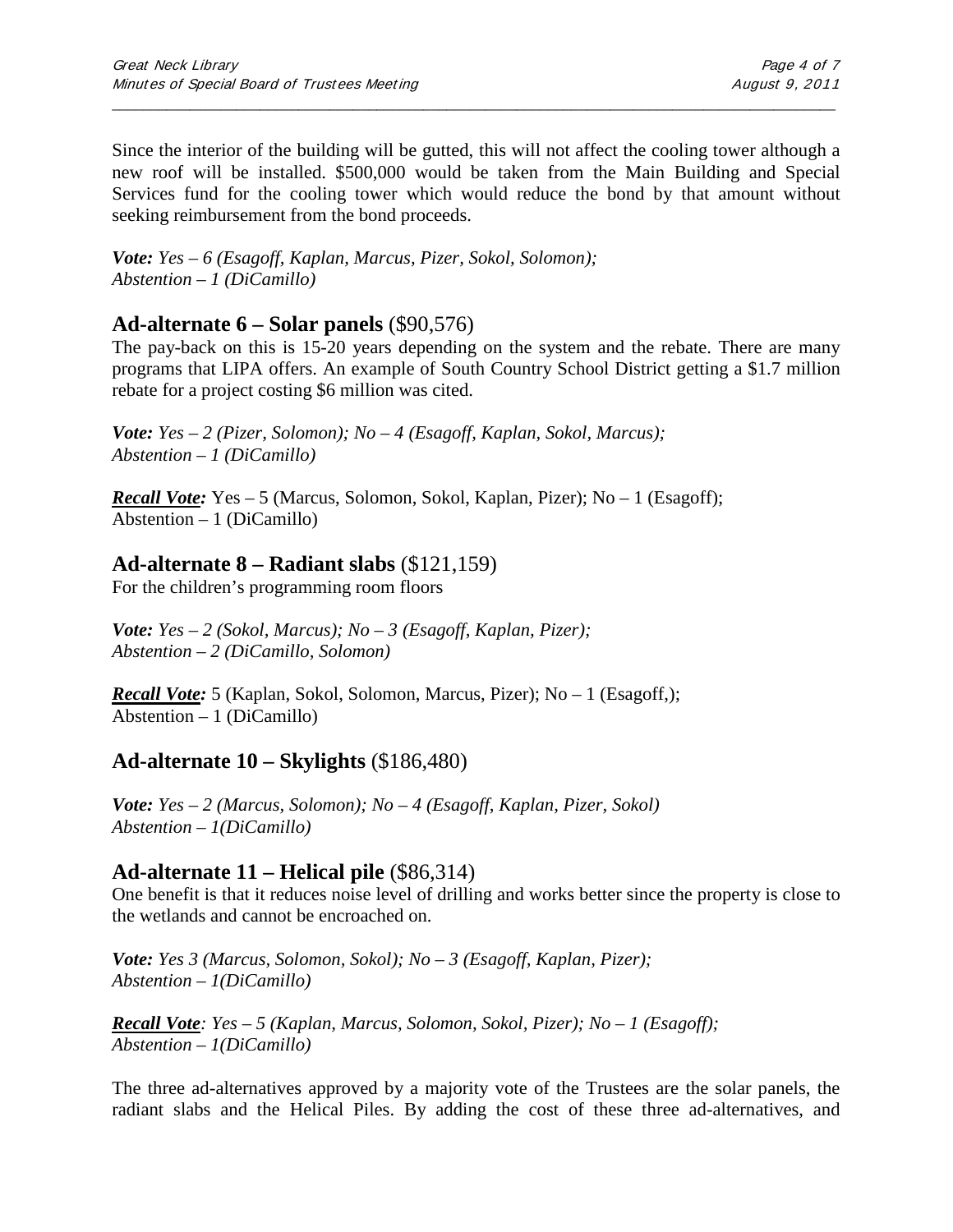removing the \$500,000 for the new cooling tower from the revised cost estimates provided the final cost estimates for a total of \$21,300,000 for the project.

\_\_\_\_\_\_\_\_\_\_\_\_\_\_\_\_\_\_\_\_\_\_\_\_\_\_\_\_\_\_\_\_\_\_\_\_\_\_\_\_\_\_\_\_\_\_\_\_\_\_\_\_\_\_\_\_\_\_\_\_\_\_\_\_\_\_\_\_\_\_\_\_\_\_\_\_\_\_\_\_\_\_\_\_\_\_\_\_\_\_\_\_\_

## **REFERENDUM PROCESS**

Bond Counsel Noah Nadelson spoke about the referendum process. According to Mr. Nadelson, historically bonds for libraries were sold at between  $41/2 - 5$ % but today a 20-year bond would be sold at 3 1/2%. His recommendation to calculate the annual tax levy figure is to use 5.75% but not all the Trustees were in agreement with this number.

If the referendum passes in October then the bonds can be sold in the Spring of 2012. Six weeks before the start of construction, the Project Manager will come up with the construction cash flow and how the money will be spent. During this time, the architect will continue working on the design development. This requires money which can be paid upfront and then reimbursed from the bond proceeds.

Business Manager Zitofsky had put together a proposal which he shared with the Trustees. He stated that during the construction phase there will be a surplus of \$1 million and this amount could be used to reduce the bond principal. He had gone over the 2013 budget line by line and has seen areas – utilities, fewer book purchases, etc. – where savings could be realized. Tax would be held flat for 2013 and even if the public voted the budget down, the Library would revert to the 2012 budget.

Trustee DiCamillo asked the Business Manger to provide her with schedules of this as well as operating costs of the branches and the Main Building separated out to get a true picture of how much it costs to run each location. If the savings from the 2013 budget will be used to offset the bond amount, all documents will show this information so the public will be able to see.

A member of the public asked for the square footage of the various departments in the new design. The Director will have these numbers on the website before the referendum vote.

Public Comments: Carol Frank, Dan Nachmanoff, Karen Rubin, Elizabeth Allen, Jean Pierce, Norman Rutta, Ralene Adler, Marianna Wohlgemuth, Mike Currie

The question was then called for the Board to vote on the numbers for the referendum.

#### **Upon motion by Martin Sokol and seconded by Anna Kaplan, and after discussion, it was,**

**RESOLVED,** that the Great Neck Library Board of Trustees hereby authorize the construction of improvements and alterations to the Library building located at 159 Bayview Avenue, Great Neck, New York substantially as described in a report *[originally]*dated August 11, 2009, *[and as amended from time to time]*prepared by DattnerArchitects, which report is on file and available for public inspection at the office of the Director of the Library, such project consisting of the construction of an addition to provide for meeting and other space; roof, window and door replacements; interior reconstruction and space reconfiguration; and mechanical, plumbing, electrical system, and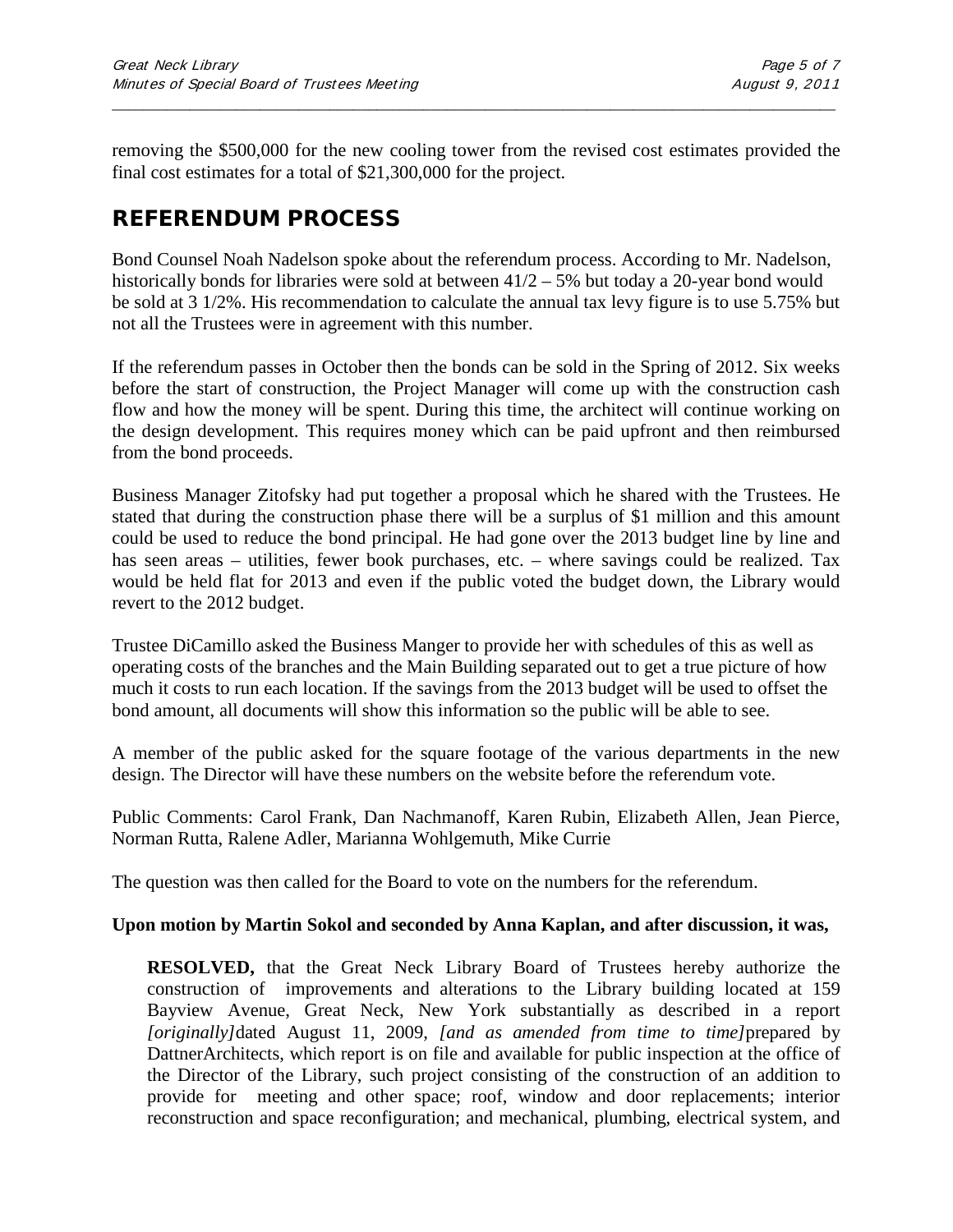masonry improvements; all of the foregoing to include the original equipment, furnishings, machinery, apparatus and ancillary or related site, demolition and other work required in connection therewith; and to expend therefor, including preliminary costs and costs incidental thereto and to the financing thereof, and to reimburse any prior expenditures made by the Library for the project, an amount not to exceed the estimated maximum cost of \$500,000, plus any additional amounts received by the Library in connection with the financing of the project, including but not limited to bond sale premiums proceeds and investment income on bond proceeds, and to so advise the Great Neck Public School District to insert the foregoing language of this resolution into the Proposition language that will be submitted to a vote by the qualified voters at a Special District Meeting of the Great Neck Public School Board of Education on October 25, 2011.

\_\_\_\_\_\_\_\_\_\_\_\_\_\_\_\_\_\_\_\_\_\_\_\_\_\_\_\_\_\_\_\_\_\_\_\_\_\_\_\_\_\_\_\_\_\_\_\_\_\_\_\_\_\_\_\_\_\_\_\_\_\_\_\_\_\_\_\_\_\_\_\_\_\_\_\_\_\_\_\_\_\_\_\_\_\_\_\_\_\_\_\_\_

I further move that the Great Neck Library Board of Trustees hereby authorize the borrowing of an amount not to exceed \$20,800,000 from the Dormitory Authority of the State of New York, a qualified industrial agency or other lending institution to finance the cost of the improvements and alterations to the Library building located at 159 Bayview Avenue, Great Neck and to so advise the Great Neck Public School District to insert such amount into the Proposition language that will be submitted to a vote by the qualified voters at a Special District Meeting of the Great Neck Public School Board of Education on October 25, 2011.

I further move that the Great Neck Library Board of Trustees (i) hereby authorize and direct the Great Neck Public School District as the appropriate taxing authority to levy therefor a tax payable in annual installments not to exceed \$1,760,000 per year, which annual installment of the tax shall be in addition to the amount presently raised annually by tax for the Library's annual appropriations, over a maximum period of twenty (20) years for the payment of all principal, interest, redemption premiums, if any, and expenses relating to the financing of the cost of the improvements and alterations to the Library building located at 159 Bayview Avenue, Great Neck; (ii) to assign and pledge all of said tax to the Dormitory Authority or other lending institution(s); and (iii) to enter into mortgages, loan agreements and any other agreements and/or to take any and all other actions incidental or necessary to the completion of this project and the financing thereof, and to so advise the Great Neck Public School District to insert the foregoing language of this resolution into the Proposition language that will be submitted to a vote by the qualified voters at a Special District Meeting of the Great Neck Public School Board of Education on October 25, 2011.

#### **Amendment to Above Resolution:**

Varda Solomon motioned and Anna Kaplan seconded for the amendment of the resolution to add the word *originally* after the word "report" in the third line of the first paragraph, and also to add the words *and as may be amended from time to time* to be inserted after the words August 11, 2009.

**VOTE:** Yes **–** 5 (Esagoff, Kaplan, Marcus, Sokol, Solomon); No – 2 (DiCamillo, Pizer) *MOTION CARRIED*